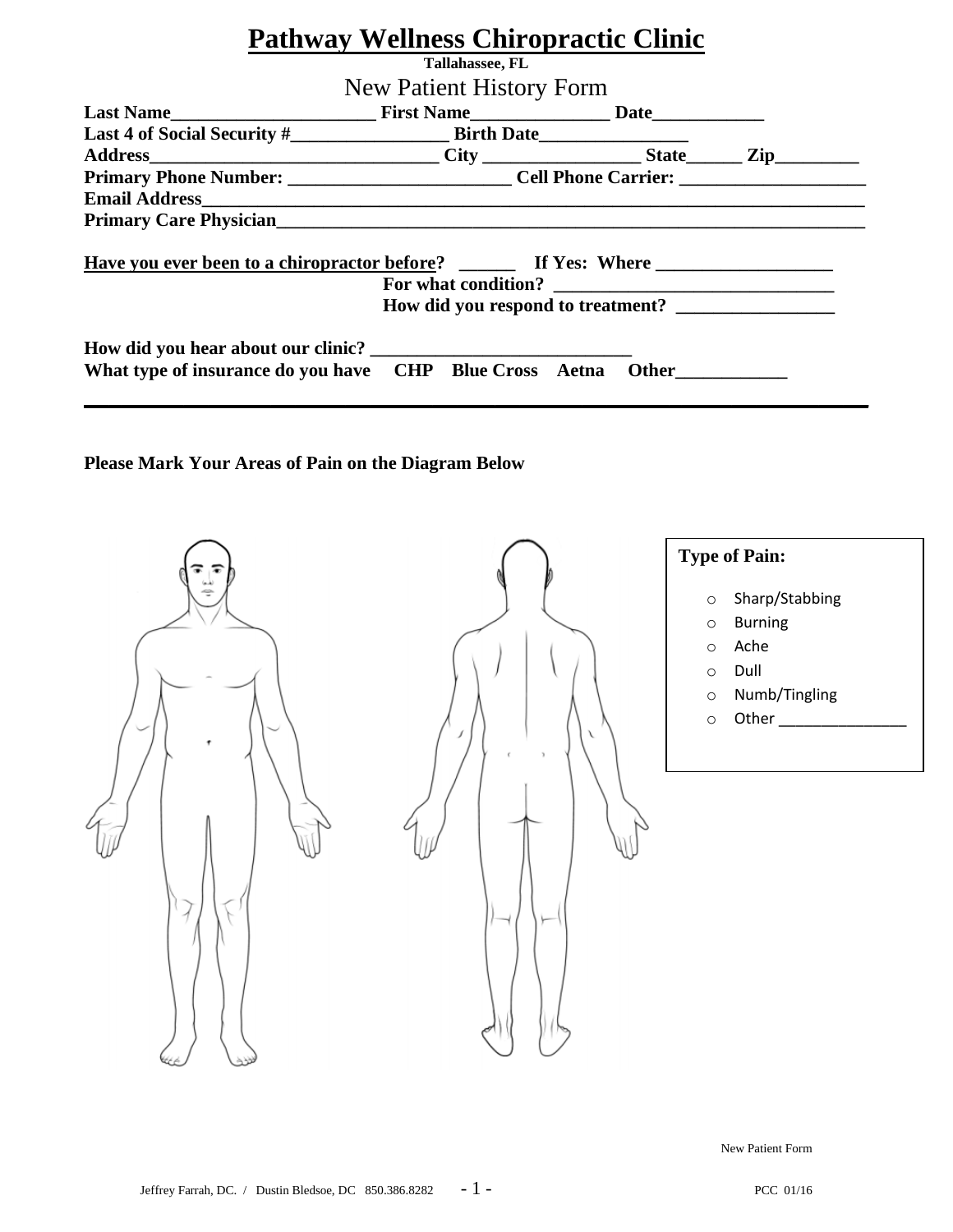## **Pathway Wellness Chiropractic Clinic**

**Tallahassee, FL**  New Patient History Form

*Section B Please use a* **yes** *or* **no** *when answering any of the following. If you are not sure leave a* **?** *.* 

| Do you have a personal history of cancer?                | Do you have osteoporosis?                                                                                                                                                                                                                                   |
|----------------------------------------------------------|-------------------------------------------------------------------------------------------------------------------------------------------------------------------------------------------------------------------------------------------------------------|
| Have you had any unexplained weight loss?                | History of prolonged use of corticosteroids?                                                                                                                                                                                                                |
| <b>Recent trouble starting or stopping</b><br>urination? | Do you have a connective tissue disorder?                                                                                                                                                                                                                   |
| <b>Recent trouble with bowel movements?</b>              | <b>Current or recent infection?</b>                                                                                                                                                                                                                         |
| Numbness in the groin region?                            | <b>EXAMPLE EXAMPLE EXAMPLE EXAMPLE EXAMPLE EXAMPLE EXAMPLE EXAMPLE EXAMPLE EXAMPLE EXAMPLE EXAMPLE EXAMPLE EXAMPLE EXAMPLE EXAMPLE EXAMPLE EXAMPLE EXAMPLE EXAMPLE EXAMPLE EXAMPLE EXAMPLE EXAMPLE EXAMPLE EXAMPLE EXAMPLE EXAMP</b><br>$\&$ /or condition? |
| Recent muscle weakness in the legs?                      | Do you have hypertension?                                                                                                                                                                                                                                   |
| <b>History of significant trauma?</b>                    | Do you smoke?                                                                                                                                                                                                                                               |

### **PAST HISTORY**

**\_\_\_\_\_\_\_\_\_\_\_\_\_\_\_\_\_\_\_\_\_\_\_\_\_\_\_\_\_\_\_\_\_\_\_\_\_\_\_\_\_\_\_\_\_\_\_\_\_\_\_\_\_\_\_\_\_\_\_\_\_\_\_\_\_\_\_\_\_\_\_\_\_\_\_\_\_\_\_\_\_\_\_\_\_\_\_\_\_\_\_\_\_**

 **\_\_\_\_\_\_\_\_\_\_\_\_\_\_\_\_\_\_\_\_\_\_\_\_\_\_\_\_\_\_\_\_\_\_\_\_\_\_\_\_\_\_\_\_\_\_\_\_\_\_\_\_\_\_\_\_\_\_\_\_\_\_\_\_\_\_\_\_\_\_\_\_\_\_\_\_\_\_\_\_\_\_\_\_\_**

**\_\_\_\_\_\_\_\_\_\_\_\_\_\_\_\_\_\_\_\_\_\_\_\_\_\_\_\_\_\_\_\_\_\_\_\_\_\_\_\_\_\_\_\_\_\_\_\_\_\_\_\_\_\_\_\_\_\_\_\_\_\_\_\_\_\_\_\_\_\_\_\_\_\_\_\_\_\_\_\_\_\_\_\_\_\_\_\_\_\_\_\_\_\_\_\_\_\_\_\_ \_\_\_\_\_\_\_\_\_\_\_\_\_\_\_\_\_\_\_\_\_\_\_\_\_\_\_\_\_\_\_\_\_\_\_\_\_\_\_\_\_\_\_\_\_\_\_\_\_\_\_\_\_\_\_\_\_\_\_\_\_\_\_\_\_\_\_\_\_\_\_\_\_\_\_\_\_\_\_\_\_\_\_\_\_\_\_\_\_\_\_\_\_\_\_\_\_\_\_\_**

**\_\_\_\_\_\_\_\_\_\_\_\_\_\_\_\_\_\_\_\_\_\_\_\_\_\_\_\_\_\_\_\_\_\_\_\_\_\_\_\_\_\_\_\_\_\_\_\_\_\_\_\_\_\_\_\_\_\_\_\_\_\_\_\_\_\_\_\_\_\_\_\_\_\_\_\_\_\_\_\_\_\_\_\_\_\_\_\_\_\_\_\_\_\_\_\_\_\_\_\_ \_\_\_\_\_\_\_\_\_\_\_\_\_\_\_\_\_\_\_\_\_\_\_\_\_\_\_\_\_\_\_\_\_\_\_\_\_\_\_\_\_\_\_\_\_\_\_\_\_\_\_\_\_\_\_\_\_\_\_\_\_\_\_\_\_\_\_\_\_\_\_\_\_\_\_\_\_\_\_\_\_\_\_\_\_\_\_\_\_\_\_\_\_\_\_\_\_\_\_\_**

 **\_\_\_\_\_\_\_\_\_\_\_\_\_\_\_\_\_\_\_\_\_\_\_\_\_\_\_\_\_\_\_\_\_\_\_\_\_\_\_\_\_\_\_\_\_\_\_\_\_\_\_\_\_\_\_\_\_\_\_\_\_\_\_\_\_\_\_\_\_\_\_\_\_\_\_\_\_\_\_**

*PREVIOUS INJURIES (Please give dates, describe injury and care received***)**

**AUTO: \_\_\_\_\_\_\_\_\_\_\_\_\_\_\_\_\_\_\_\_\_\_\_\_\_\_\_\_\_\_\_\_\_\_\_\_\_\_\_\_\_\_\_\_\_\_\_\_\_\_\_\_\_\_\_\_\_\_\_\_\_\_\_\_\_\_\_\_\_\_\_\_\_\_\_\_\_\_\_\_\_\_\_\_\_\_\_\_\_\_\_\_\_**

**WORK RELATED: \_\_\_\_\_\_\_\_\_\_\_\_\_\_\_\_\_\_\_\_\_\_\_\_\_\_\_\_\_\_\_\_\_\_\_\_\_\_\_\_\_\_\_\_\_\_\_\_\_\_\_\_\_\_\_\_\_\_\_\_\_\_\_\_\_\_\_\_\_\_\_\_\_\_\_\_\_\_\_\_\_\_**

**PERSONAL: \_\_\_\_\_\_\_\_\_\_\_\_\_\_\_\_\_\_\_\_\_\_\_\_\_\_\_\_\_\_\_\_\_\_\_\_\_\_\_\_\_\_\_\_\_\_\_\_\_\_\_\_\_\_\_\_\_\_\_\_\_\_\_\_\_\_\_\_\_\_\_\_\_\_\_\_\_\_\_\_\_\_\_\_\_\_\_\_**

**LIST ALL SURGERIES: \_\_\_\_\_\_\_\_\_\_\_\_\_\_\_\_\_\_\_\_\_\_\_\_\_\_\_\_\_\_\_\_\_\_\_\_\_\_\_\_\_\_\_\_\_\_\_\_\_\_\_\_\_\_\_\_\_\_\_\_\_\_\_\_\_\_\_\_\_\_\_\_\_\_\_\_\_\_**

**CURRENT MEDICAL CONDITIONS: ie.** (diabetes, high blood pressure, high cholesterol, etc)

#### **LIST ALL MEDICATIONS/VITAMINS:**

New Patient Form

 $\overline{\phantom{a}}$